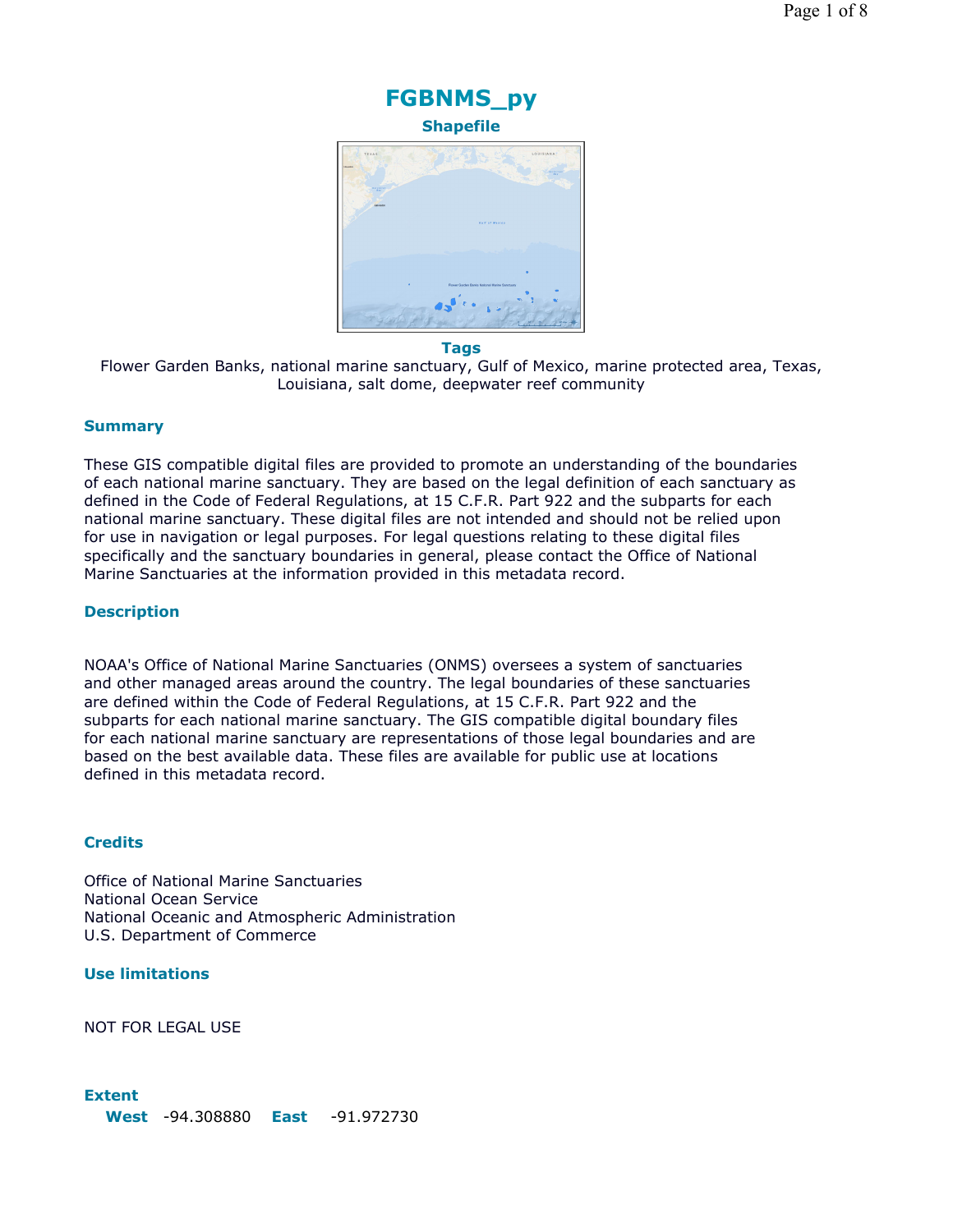**North** 28.354560 **South** 27.783570

**Scale Range Maximum (zoomed in)** 1:5,000 **Minimum (zoomed out)** 1:150,000,000

# **ArcGIS Metadata ►**

## **Topics and Keywords ►**

THEMES OR CATEGORIES OF THE RESOURCE boundaries

**\*** CONTENT TYPE Downloadable Data EXPORT TO FGDC CSDGM XML FORMAT AS RESOURCE DESCRIPTION No

PLACE KEYWORDS Gulf of Mexico, Texas, Louisiana

THEME KEYWORDS national marine sanctuary, Gulf of Mexico, deepwater reef communities, salt dome

*Hide Topics and Keywords ▲*

# **Citation ►**

**\*** TITLE FGBNMS\_py ALTERNATE TITLES Flower Garden Banks National Marine Sanctuary CREATION DATE 2021-01-11 00:00:00 PUBLICATION DATE 2021-01-11 00:00:00

PRESENTATION FORMATS **\*** digital map FGDC GEOSPATIAL PRESENTATION FORMAT vector digital data

*Hide Citation ▲*

## **Citation Contacts ►**

RESPONSIBLE PARTY INDIVIDUAL'S NAME ONMS GIS Coordinator ORGANIZATION'S NAME Office of National Marine Sanctuaries CONTACT'S ROLE point of contact

*Hide Citation Contacts ▲*

## **Resource Details ►**

DATASET LANGUAGES **\*** English (UNITED STATES) DATASET CHARACTER SET utf8 - 8 bit UCS Transfer Format

SPATIAL REPRESENTATION TYPE **\*** vector

**\*** PROCESSING ENVIRONMENT Version 6.2 (Build 9200) ; Esri ArcGIS 10.7.1.11595

#### **CREDITS**

Office of National Marine Sanctuaries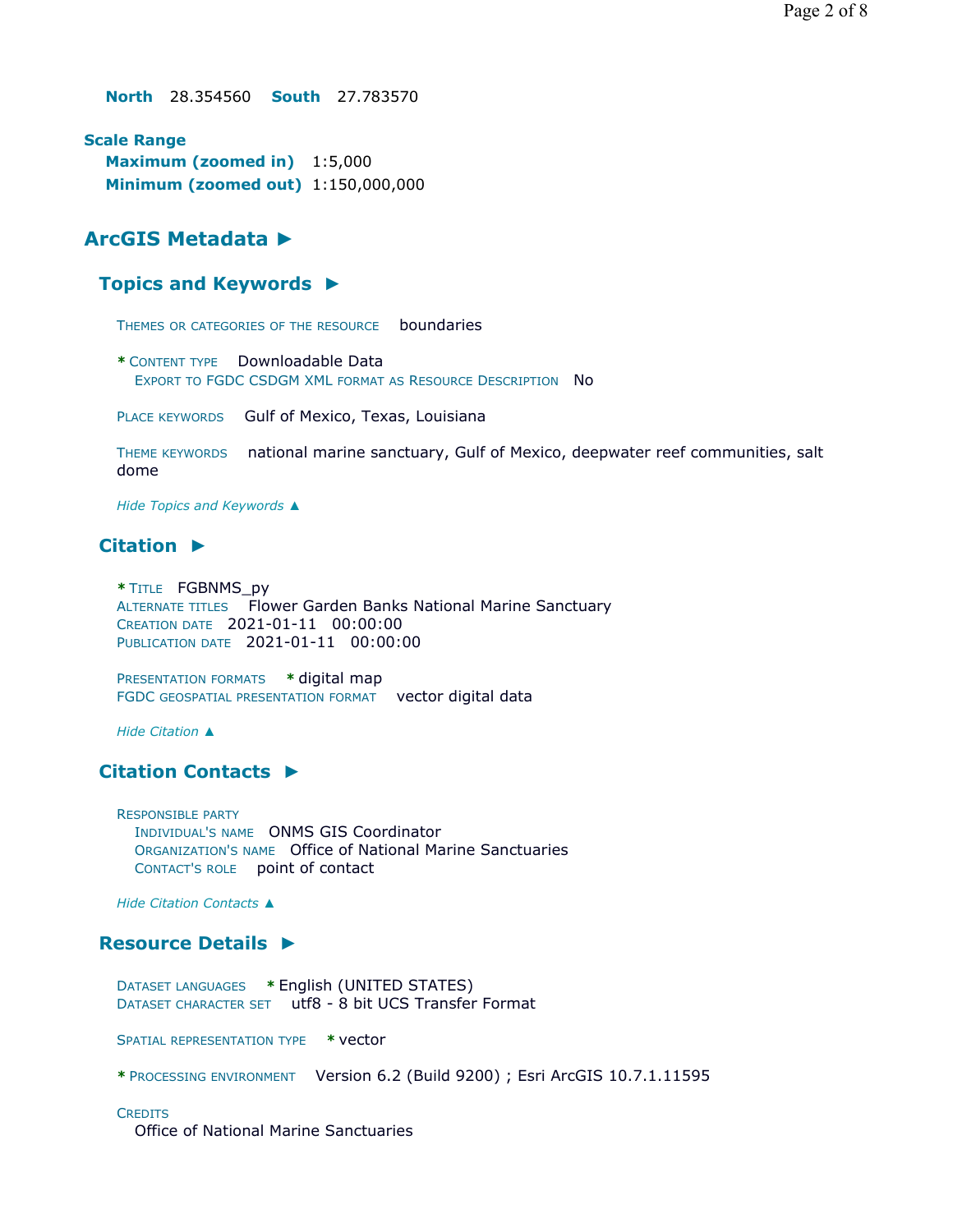National Ocean Service National Oceanic and Atmospheric Administration U.S. Department of Commerce

#### ARCGIS ITEM PROPERTIES

- **\*** NAME FGBNMS\_py
- **\*** SIZE 0.005
- **\*** LOCATION https://sanctuaries.noaa.gov/library/imast\_gis.html **\*** ACCESS PROTOCOL Website

*Hide Resource Details ▲*

## **Extents ►**

EXTENT

GEOGRAPHIC EXTENT

BOUNDING RECTANGLE

EXTENT TYPE Extent used for searching

- **\*** WEST LONGITUDE -94.308880
- **\*** EAST LONGITUDE -91.972730
- **\*** NORTH LATITUDE 28.354560
- **\*** SOUTH LATITUDE 27.783570
- **\*** EXTENT CONTAINS THE RESOURCE Yes

EXTENT IN THE ITEM'S COORDINATE SYSTEM

- **\*** WEST LONGITUDE -94.308880
- **\*** EAST LONGITUDE -91.972730
- **\*** SOUTH LATITUDE 27.783570
- **\*** NORTH LATITUDE 28.354560
- **\*** EXTENT CONTAINS THE RESOURCE Yes

*Hide Extents ▲*

## **Resource Maintenance ►**

RESOURCE MAINTENANCE UPDATE FREQUENCY as needed

*Hide Resource Maintenance ▲*

## **Resource Constraints ►**

**CONSTRAINTS** LIMITATIONS OF USE

NOT FOR LEGAL USE

*Hide Resource Constraints ▲*

# **Spatial Reference ►**

#### ARCGIS COORDINATE SYSTEM

- **\*** TYPE Geographic
- **\*** GEOGRAPHIC COORDINATE REFERENCE GCS\_North\_American\_1983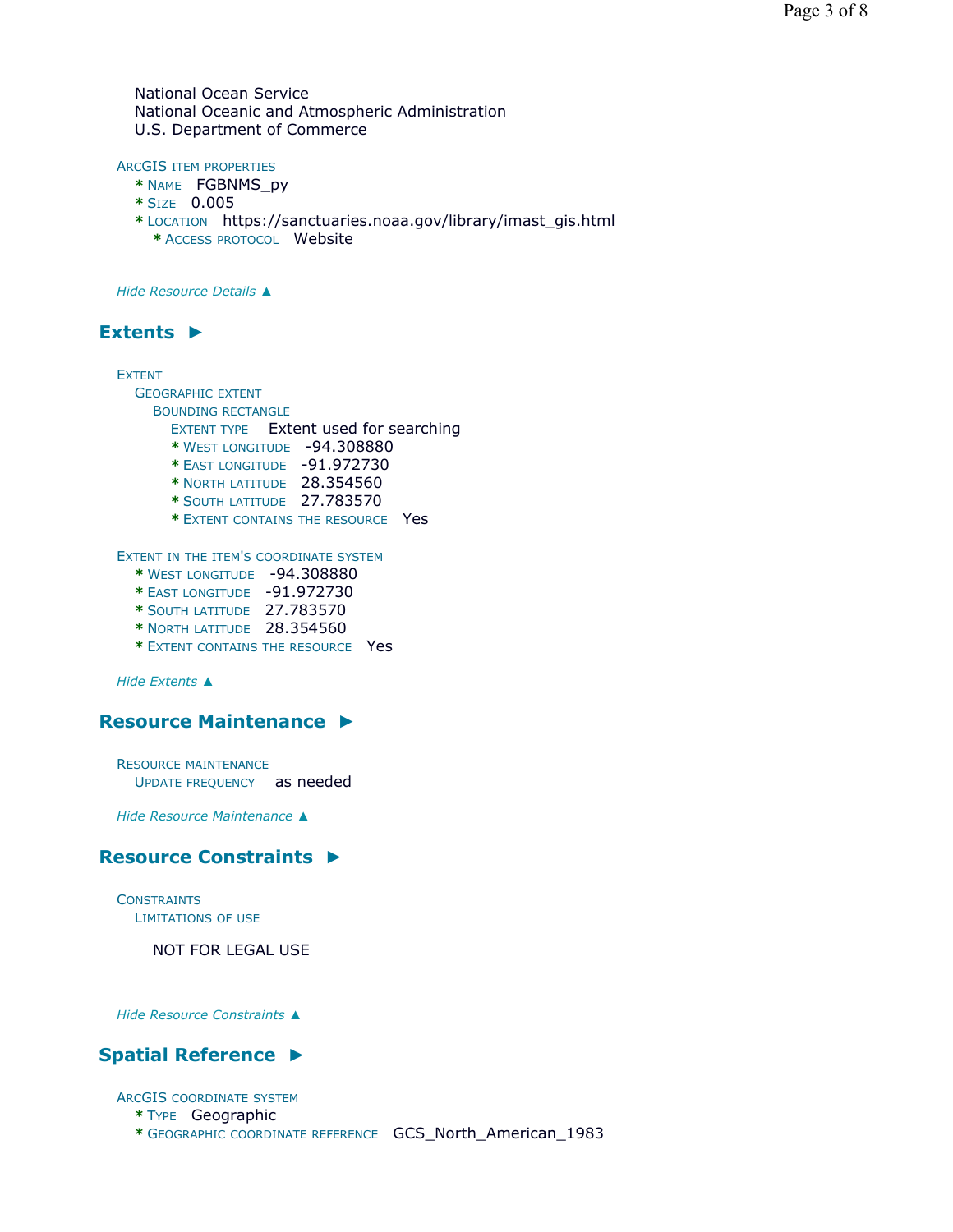```
* COORDINATE REFERENCE DETAILS
  GEOGRAPHIC COORDINATE SYSTEM
    WELL-KNOWN IDENTIFIER 4269
    X ORIGIN -400 
    Y ORIGIN -400
    XY SCALE 11258999068426.238 
    Z ORIGIN -100000 
    Z SCALE 10000 
    M ORIGIN -100000 
    M SCALE 10000 
    XY TOLERANCE 8.9831528411952133e-09 
    Z TOLERANCE 0.001 
    M TOLERANCE 0.001
    HIGH PRECISION true
    LEFT LONGITUDE -180
    LATEST WELL-KNOWN IDENTIFIER 4269
    WELL-KNOWN TEXT GEOGCS["GCS_North_American_1983",DATUM
    ["D_North_American_1983",SPHEROID["GRS_1980",6378137.0,298.257222101]],PRIMEM
    ["Greenwich",0.0],UNIT["Degree",0.0174532925199433],AUTHORITY["EPSG",4269]]
```
REFERENCE SYSTEM IDENTIFIER

DIMENSION horizontal

- **\*** VALUE 4269
- **\*** CODESPACE EPSG
- **\*** VERSION 6.12(3.0.1)

*Hide Spatial Reference ▲*

# **Spatial Data Properties ►**

```
VECTOR
►
 * LEVEL OF TOPOLOGY FOR THIS DATASET geometry only
 GEOMETRIC OBJECTS
    FEATURE CLASS NAME FGBNMS_py
    * OBJECT TYPE composite
    * OBJECT COUNT 19
 Hide Vector ▲
ARCGIS FEATURE CLASS PROPERTIES
►
 FEATURE CLASS NAME FGBNMS py
    * FEATURE TYPE Simple
    * GEOMETRY TYPE Polygon
    * HAS TOPOLOGY FALSE
    * FEATURE COUNT 19
    * SPATIAL INDEX TRUE
    * LINEAR REFERENCING FALSE
```
*Hide ArcGIS Feature Class Properties ▲*

*Hide Spatial Data Properties ▲*

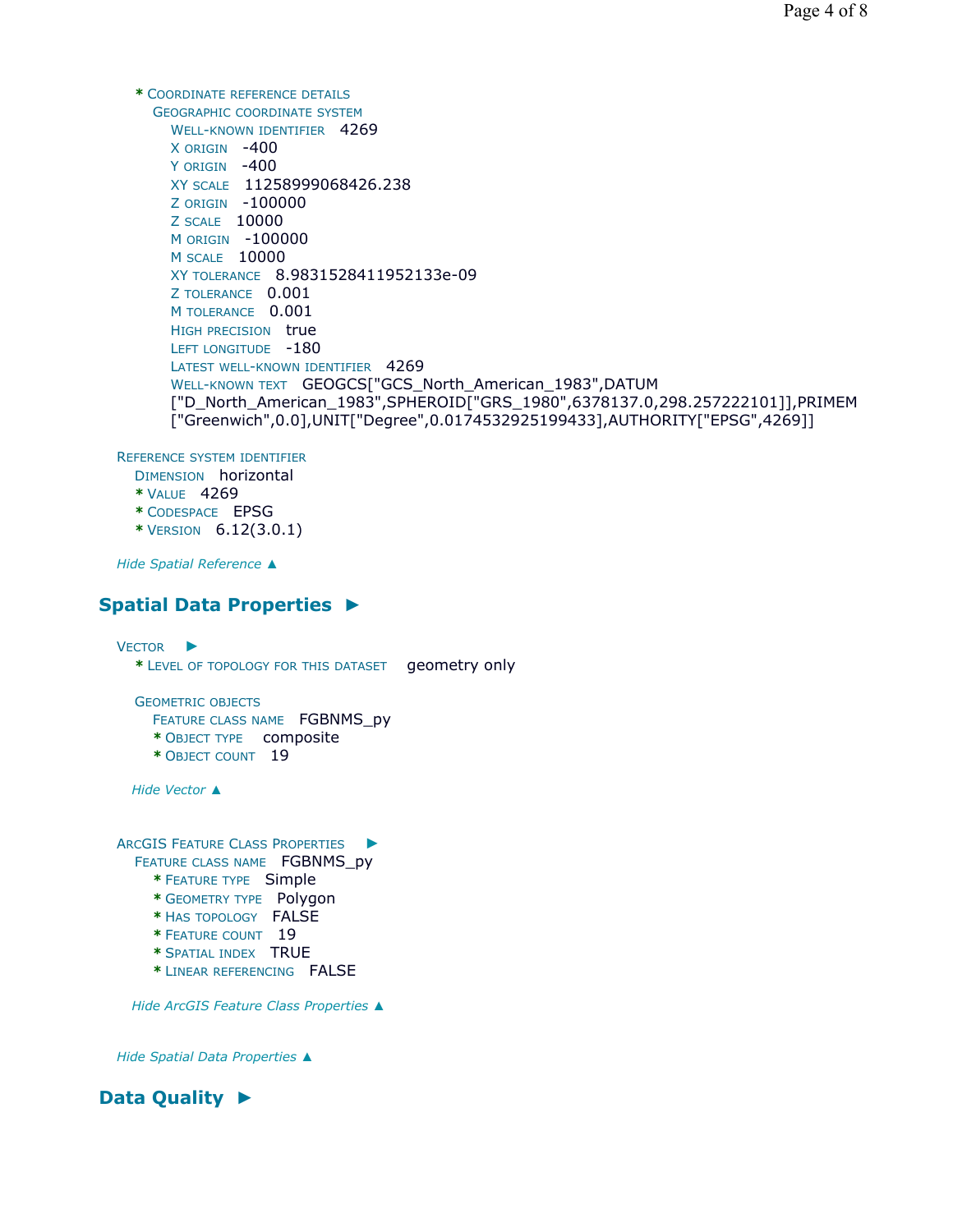SCOPE OF QUALITY INFORMATION  $\blacktriangleright$ RESOURCE LEVEL feature SCOPE DESCRIPTION FEATURES boundary file

*Hide Scope of quality information ▲*

*Hide Data Quality ▲*

# **Geoprocessing history ►**

**PROCESS** 

PROCESS NAME DATE 2021-01-07 07:38:00 TOOL LOCATION c:\program files (x86)\arcgis\desktop10.7\ArcToolbox\Toolboxes\Data Management Tools.tbx\PointsToLine COMMAND ISSUED PointsToLine FGB\_Expand\_ALL\_Pts\_01062021 Poly\_ID\_Point\_ID\_NO\_CLOSE INCLUDE IN LINEAGE WHEN EXPORTING METADATA NO

#### **PROCESS**

PROCESS NAME DATE 2021-01-07 07:40:32 TOOL LOCATION c:\program files (x86)\arcgis\desktop10.7\ArcToolbox\Toolboxes\Data Management Tools.tbx\FeatureToPolygon COMMAND ISSUED FeatureToPolygon FGBNMS\_Lines\_01072021 # ATTRIBUTES # INCLUDE IN LINEAGE WHEN EXPORTING METADATA NO

*Hide Geoprocessing history ▲*

# **Distribution ►**

DISTRIBUTION FORMAT **\*** NAME Shapefile VERSION 1.0

TRANSFER OPTIONS **\*** TRANSFER SIZE 0.005

*Hide Distribution ▲*

# **Fields ►**

```
DETAILS FOR OBJECT FGBNMS_py 
►
 * TYPE Feature Class
 * ROW COUNT 19
  FIELD FID ▶
   * ALIAS FID
    * DATA TYPE OID
    * WIDTH 4
```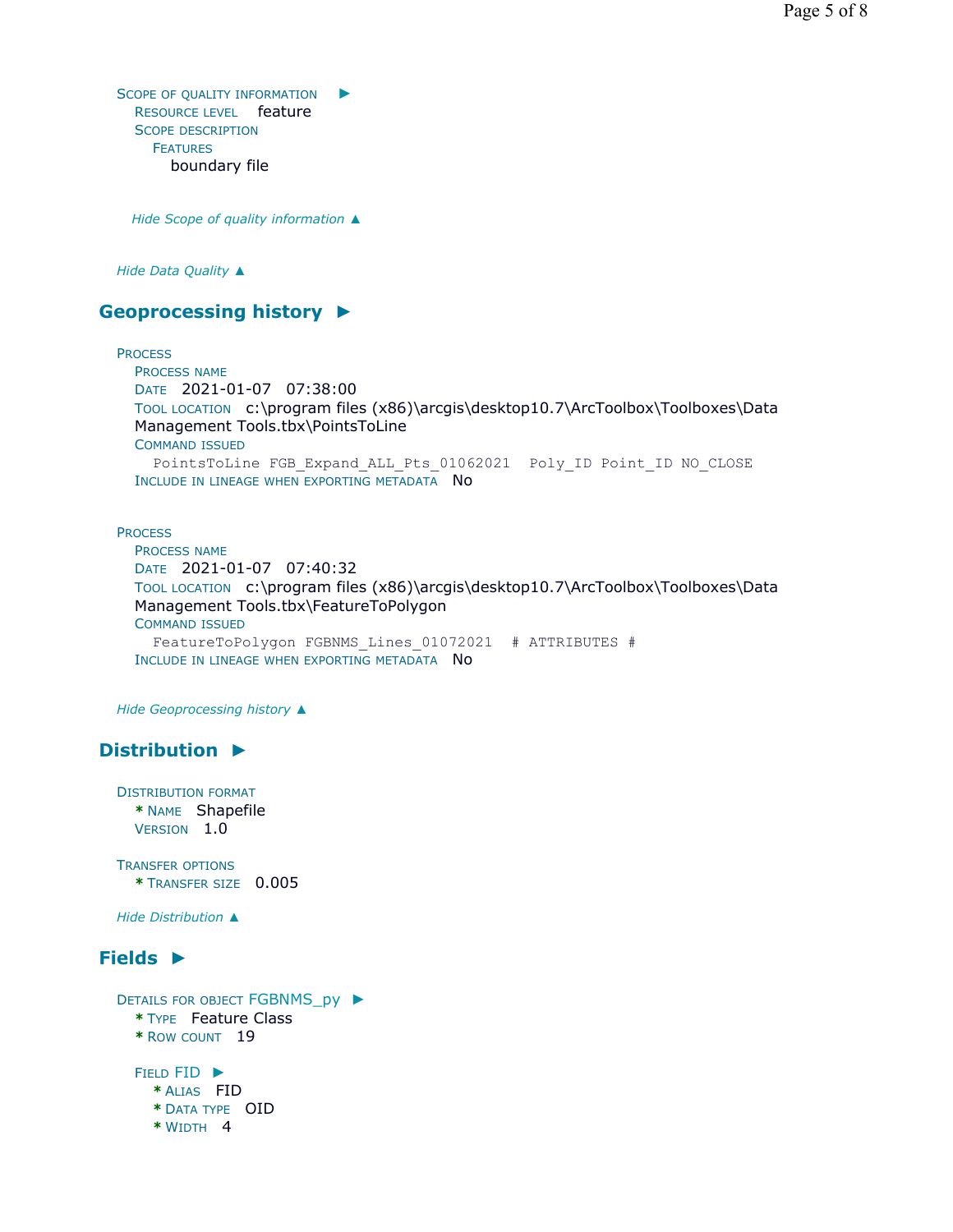- **\*** PRECISION 0
- **\*** SCALE 0
- **\*** FIELD DESCRIPTION Internal feature number.
- **\*** DESCRIPTION SOURCE Esri
- **\*** DESCRIPTION OF VALUES

Sequential unique whole numbers that are automatically generated.

*Hide Field FID ▲*

FIELD Shape ▶

- **\*** ALIAS Shape
- **\*** DATA TYPE Geometry
- **\*** WIDTH 0
- **\*** PRECISION 0
- **\*** SCALE 0
- **\*** FIELD DESCRIPTION Feature geometry.
- **\*** DESCRIPTION SOURCE Esri
- **\*** DESCRIPTION OF VALUES Coordinates defining the features.

*Hide Field Shape ▲*

FIELD Polygon\_ID ▶

- **\*** ALIAS Polygon\_ID
- **\*** DATA TYPE String
- **\*** WIDTH 10
- **\*** PRECISION 0
- **\*** SCALE 0

*Hide Field Polygon\_ID ▲*

FIELD Name ▶

- **\*** ALIAS Name
- **\*** DATA TYPE String
- **\*** WIDTH 20
- **\*** PRECISION 0
- **\*** SCALE 0

*Hide Field Name ▲*

FIELD Area\_sqmi ▶ **\*** ALIAS Area\_sqmi **\*** DATA TYPE Double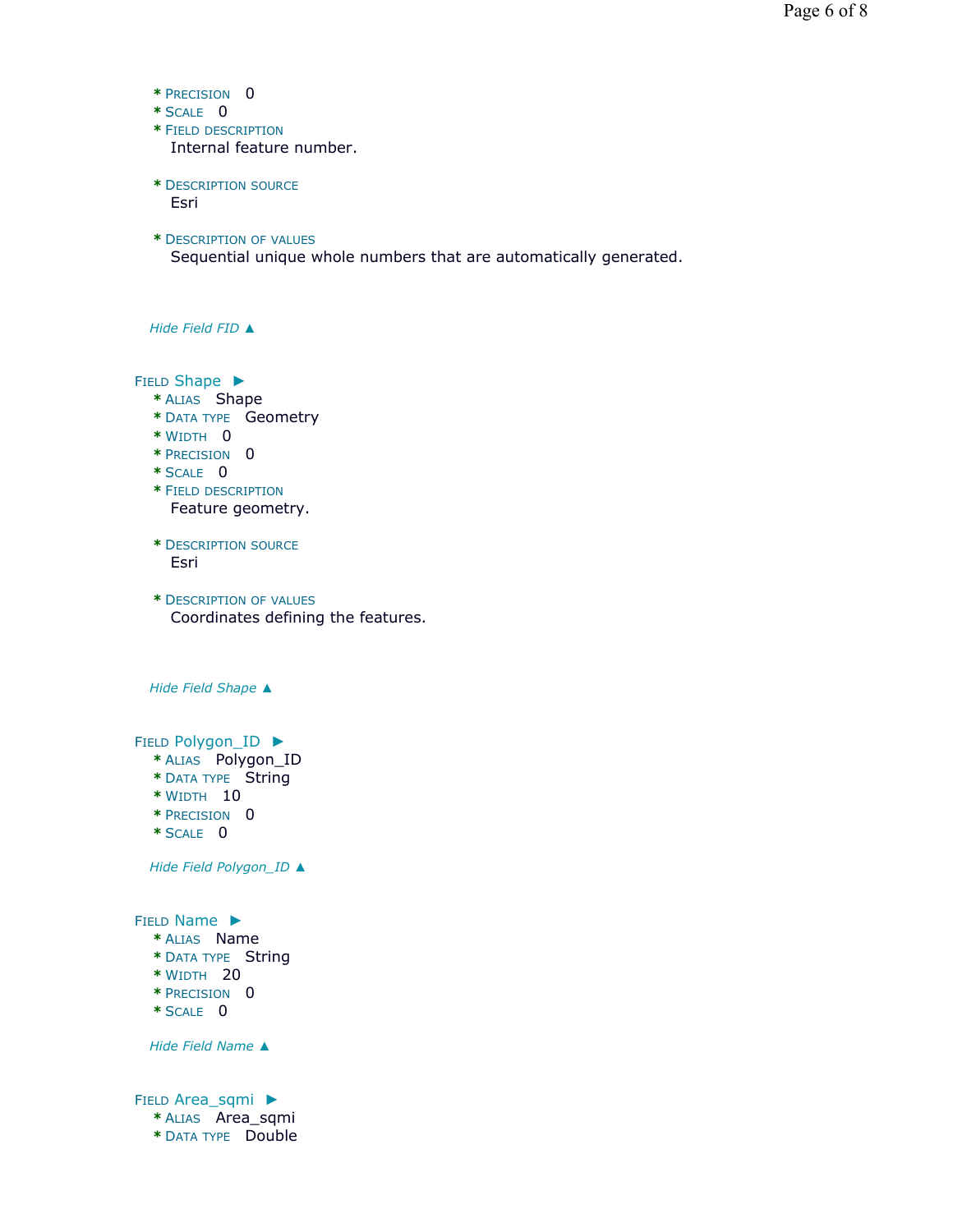**\*** WIDTH 13 **\*** PRECISION 12 **\*** SCALE 5

*Hide Field Area\_sqmi ▲*

*Hide Details for object FGBNMS\_py ▲*

*Hide Fields ▲*

**Metadata Details ►**

- **\*** METADATA LANGUAGE English (UNITED STATES)
- **\*** METADATA CHARACTER SET utf8 8 bit UCS Transfer Format

METADATA IDENTIFIER 1D5B3768-D6B2-4C2A-95F4-D1D186BA0E24

SCOPE OF THE DATA DESCRIBED BY THE METADATA dataset SCOPE NAME **\*** dataset

**\*** LAST UPDATE 2021-01-11

ARCGIS METADATA PROPERTIES METADATA FORMAT ArcGIS 1.0 METADATA STYLE North American Profile of ISO19115 2003 STANDARD OR PROFILE USED TO EDIT METADATA NAP

CREATED IN ARCGIS FOR THE ITEM 2021-01-07 07:38:00 LAST MODIFIED IN ARCGIS FOR THE ITEM 2021-01-11 08:27:37

AUTOMATIC UPDATES HAVE BEEN PERFORMED Yes LAST UPDATE 2021-01-11 08:27:37

*Hide Metadata Details ▲*

## **Metadata Contacts ►**

METADATA CONTACT INDIVIDUAL'S NAME ONMS GIS Coordinator ORGANIZATION'S NAME Office of National Marine Sanctuaries CONTACT'S ROLE point of contact

*Hide Metadata Contacts ▲*

## **Metadata Maintenance ►**

**MAINTENANCE** UPDATE FREQUENCY as needed

*Hide Metadata Maintenance ▲*

## **Thumbnail and Enclosures ►**